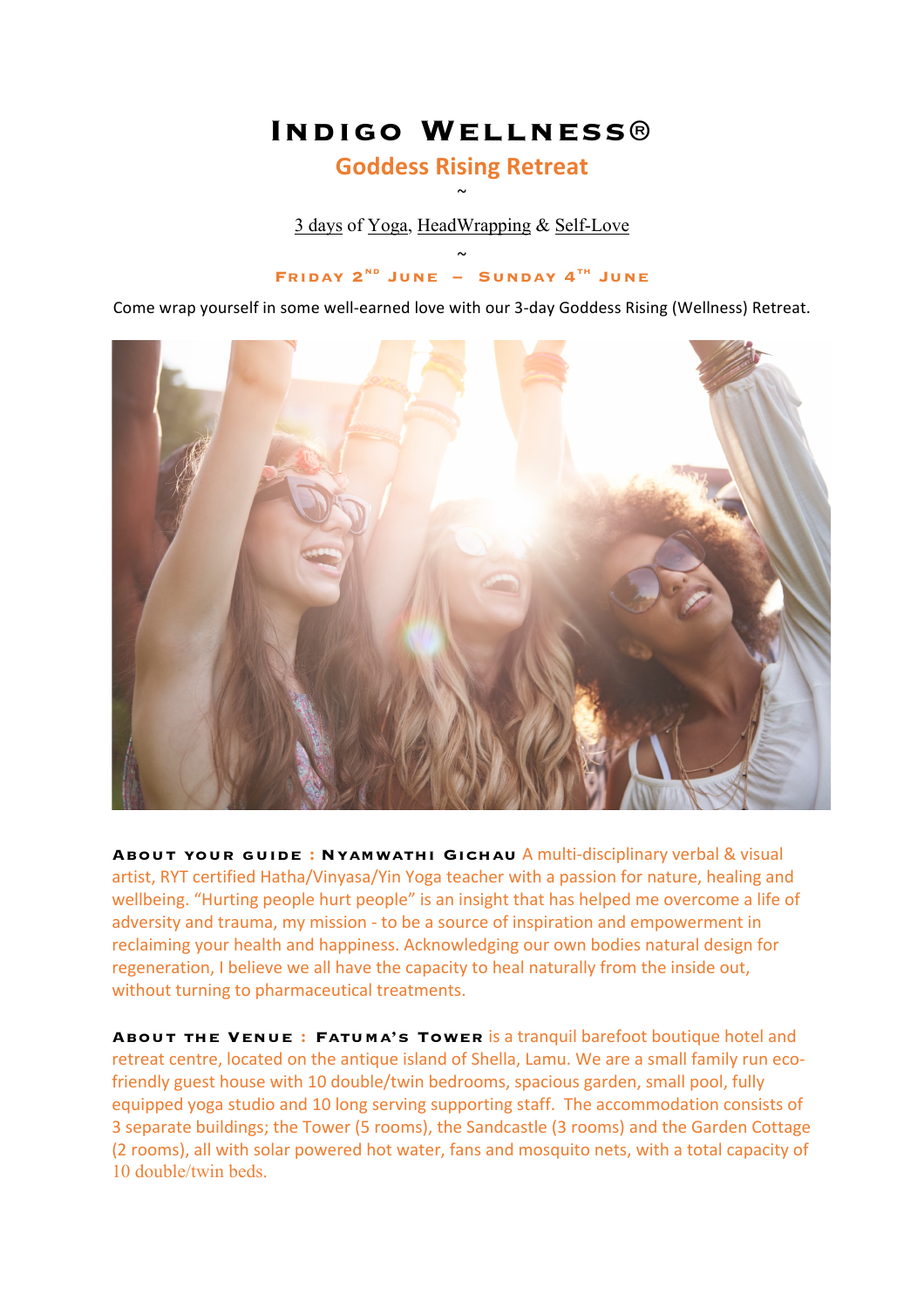#### **- About the Sessions -**

**GODDESS VINYASA SEQUENCE** – A 1 hr sequence designed to awaken the sacral, solar plexus, heart and 3rd eye chakras/energy centers, allowing one to completely align with their divine feminine energy.

**GENTLE HATHA & YIN SEQUENCE-A1** hr sequence designed to restore feminine balance to counter the masculine Yang energy within us through receptivity focused flows focusing on alignment and the art of surrender.

GODDESSWRAPS<sup>®</sup> HEADWRAPPING SESSION – Master the art of tying and styling a Head Wrap / Turban, get in touch with your inner Queen-Dom, tap into your inner Goddess and reclaim your right to SHINE!

**SELF-LOVE WORKSHOPS** – Interactive and self-reflective series of sessions where you uncover deep truths and limiting beliefs, replace them with positive affirmations, learn new empowering tools to honor your heart, body, mind and spirit, vision-board, intention setting, mindfulness and gratitude. These sessions are a mixture of work and play, as we constantly shift between the yang 'adult' self and the 'yin' inner child, creating a unifying blend of both aspects of the self.

**ENERGY HEALING** – A non-contact combination of Mystical Healing™ and Reiki™ chakra alignment healing techniques that remove all energetic and physical blocks to your wellbeing, success and flourishing mental and physical health.

**KINAESTHETIC™ THERAPY-A Body-based emotional release therapy where we** delve into the world of emotion and its impact within your psyche, break and release old patterns, negative karmic cycles and heal past emotional wounds. The outcome being selfauthenticity, healing, self-love and an increased capacity of choice-based freedom.

**~**

**ARRIVAL: THURSDAY 1<sup>ND</sup>JUNE <NIGHT>. Entering the Goddess Circle Opening Ceremony to release the old self.**

**DEPARTURE: Sunday 4stjune <night>. Closing the Goddess Circle Closing Ceremony to lovingly embrace the new self.**